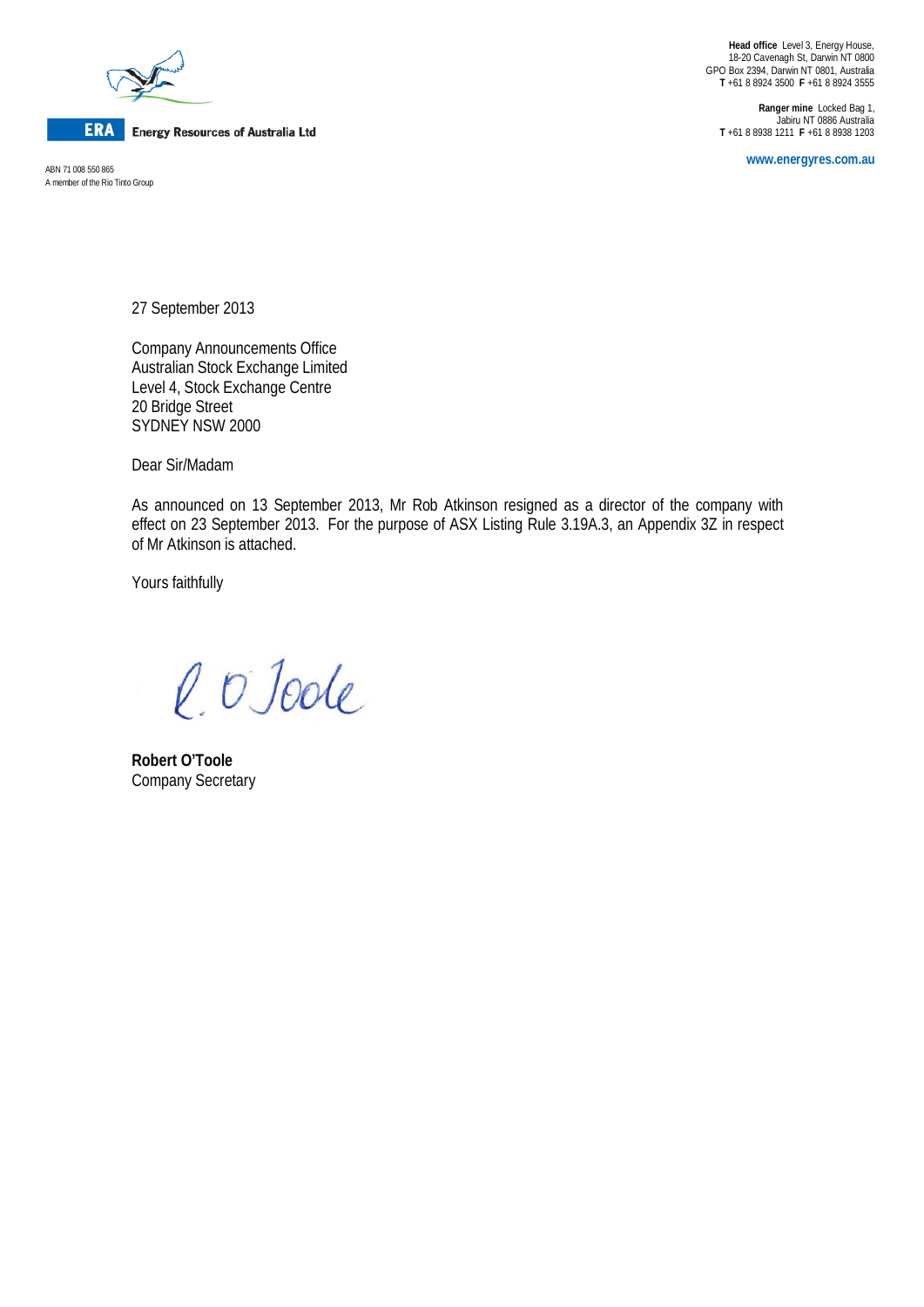*Rule 3.19A.3*

# **Appendix 3Z**

# **Final Director's Interest Notice**

*Information or documents not available now must be given to ASX as soon as available. Information and documents given to ASX become ASX's property and may be made public.*

Introduced 30/9/2001.

| Name of entity | <b>Energy Resources of Australia Ltd</b> |
|----------------|------------------------------------------|
| <b>ABN</b>     | 71 008 550 865                           |

We (the entity) give ASX the following information under listing rule 3.19A.3 and as agent for the director for the purposes of section 205G of the Corporations Act.

| Name of director                         | Robert ATKINSON   |
|------------------------------------------|-------------------|
| Date of last notice                      | 3 June 2013       |
| Date that director ceased to be director | 23 September 2013 |

# **Part 1 – Director's relevant interests in securities of which the director is the registered holder**

*In the case of a trust, this includes interests in the trust made available by the responsible entity of the trust*

Note: In the case of a company, interests which come within paragraph (i) of the definition of "notifiable interest of a director" should be disclosed in this part.

#### **Number & class of securities**

- 22,958 Energy Resources of Australia Ltd Ordinary Shares.
- 888 Rio Tinto Limited Ordinary Shares.
- 2,699 Options granted under the Rio Tinto Limited Share Option Plan, Share Option Plan 2004 and Share Savings Plan.
- 23,099 rights to be granted ordinary shares in Rio Tinto Limited under the Rio Tinto Limited Performance Share Plan ('PSP') , Management Share Plan ('MSP') and Bonus Deferral Plan ('BDP'). \*
- \* In addition, in accordance with the rules of the BDP and MSP upon vesting Mr Atkinson may receive additional Rio Tinto Limited ordinary shares in lieu of dividends that would have been paid to him in the period from grant on the base number of shares the subject of the award that vest.

<sup>+</sup> See chapter 19 for defined terms.